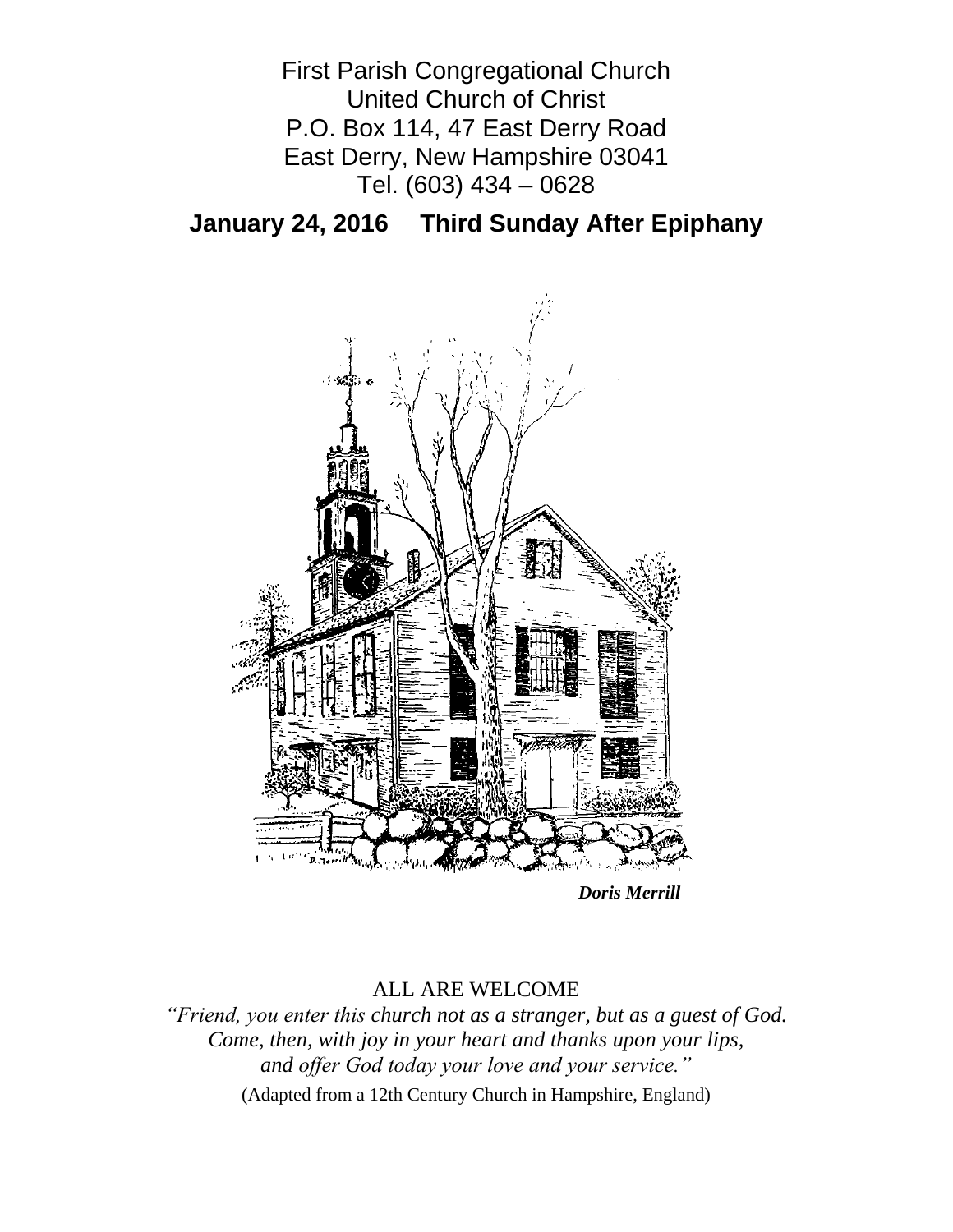## *January 24, 2016**Third Sunday After Epiphany*

**Jesus said:** '*Come, you that are blessed by my Father, inherit the kingdom prepared for you from the foundation of the world; for I was hungry and you gave me food, I was thirsty and you gave me something to drink, I was a stranger and you welcomed me, I was naked and you gave me clothing, I was sick and you took care of me, I was in prison and you visited me*.' (Matthew 25:34-36)

WELCOME & ANNOUNCEMENTS & JOYS AND CONCERNS

### **WE GATHER INTO THE PRESENCE OF GOD**

MOMENT OF SILENCE Lighting the Candles

\*HYMN NO. 42 "*O, For A Thousand Tongues to Sing"*

## \*CALL TO WORSHIP

One: Let the ears of all people be attentive; the heavens are telling the glory of God.

- **All: Everything around us proclaims God's handiwork. Let us bow down and worship our Creator.**
- One: Day and night, God is at work among us.
- **All: Let us be drawn together into one body, the church.**

## \*PRAYER OF INVOCATION (in unison)

**On this holy day, we come together to make sense of our lives. We look to your Word, O God, as a source of understanding. Revive our souls that our hearts may rejoice in your presence. Cleanse and enlighten us with your truth and liberate us from self-imposed limitations.**

\*SONG OF PRAISE #760 **(Ma-si-thi) Amen siyakudumisa (repeat x1)**

**Amen Bawo, Amen Bawo, Amen siyakudumisa (Sing Amen) Amen, we praise your name, O God (repeat x1) Amen, Amen, Amen, Amen, Amen we praise your name, O God.**

### **WE INVITE FORWARD GOD'S LITTLE CHILDREN**

### CHILDREN'S OFFERING "*I'm Gonna Sing"*

**I'm goin' a sing when the Spirit says sing (x2)**

**I'm goin' a sing when the Spirit says sing, and obey the Spirit of the Lord.**

## PRAYER OF DEDICATION (in unison)

**Dear God, we offer you our gifts with thanks and praise, be with us and guide us all of our days. Teach us how to love each other, and to shine your light into the world. Amen.**

CHILDREN'S MESSAGE **Pastor Heidi** Pastor Heidi Pastor Heidi Pastor Heidi Pastor Heidi

Followed by THE LORD'S PRAYER

**Our Father, who art in heaven, Hallowed be Thy name. Thy kingdom come; Thy will be done; on earth as it is in heaven. Give us this day our daily bread and forgive us our debts as we forgive our debtors. Lead us not into temptation, but deliver us from evil; for Thine is the Kingdom, and the Power, and the Glory forever. Amen.** (Children and youth may now go to their classes in the Noyes Building.)

\*HYMN NO. 396 "*Where Charity and Love Prevail"*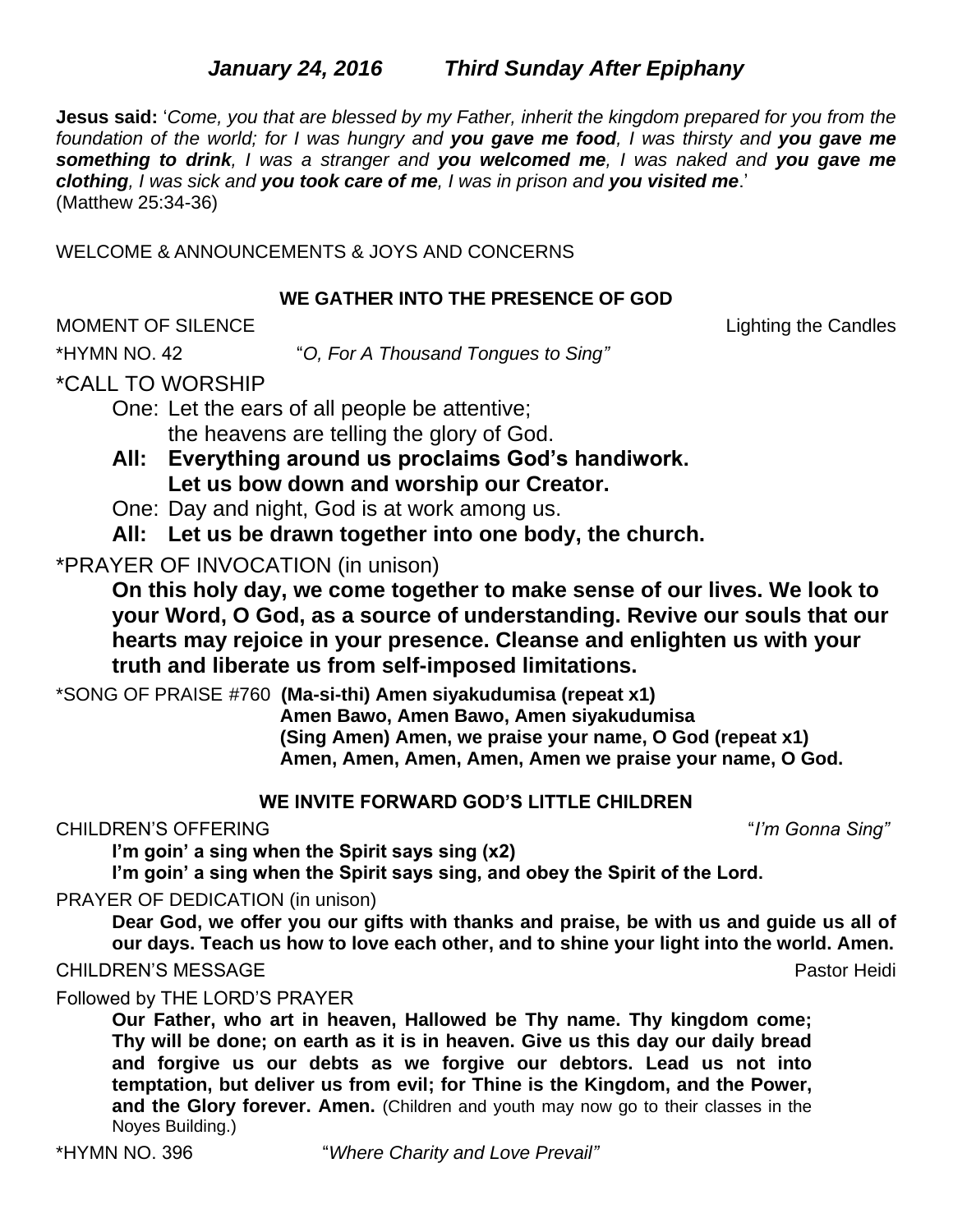### **WE HEAR GOD'S WORD FOR US**

HEBREW SCRIPTURES Psalm 29 and 1 Corinthians 12:12-31a (O.T. p. 557) (N.T. pp. 182-183) GOSPEL Luke 4:14-21 (N.T. pp. 62-63)

SERMON The Rev. Dr. Deborah Roof CHOIR ANTHEM *F*  $\sim$  "*Gather Us In*" Haugen, arr. Hayes

### **WE RESPOND WITH OUR PRAYERS**

PASTORAL PRAYER CHORAL RESPONSE *"Word of the Father"* Iona

### **WE RESPOND WITH OUR MONETARY GIFTS**

OFFERTORY INVITATION

We are part of the body of Christ which extends around the world. May our offerings preach good news, proclaim liberty, and recover among us all the ability to see and hear and respond.

OFFERTORY MUSIC

\*DOXOLOGY **#562 Take my gifts and let me love you, God who first of all loved me, gave me light and food and shelter, gave me life and set me free, now because your love has touched me, I have love to give away, now the bread of love is rising, loaves of love to multiply!**

#### \*PRAYER OF DEDICATION (UNISON)

**In the spirit of Christ, we give our best for the world. This is only the beginning of our offering, for we dedicate here our varied gifts as apostles, prophets, teachers, healers, helpers, administrators, speakers, workers. In all we do, we will seek to serve you by sharing your love. Amen.**

### **WE ARE SENT OUT TO LOVE AND SERVE A LOVING, SERVING GOD**

\*HYMN NO. 393 "*Blest Be the Tie That Binds"* **BENEDICTION** BENEDICTION RESPONSE POSTLUDE

*\*Indicates all that are able may stand.*

MINISTERS OF THE CHURCH MINISTERS OF THE CHURCH DEACONS OF THE MONTH **Pat Plouff and Cyndi Gray** LAY READER Pat Plouff USHERS **Becky Fleury, Verna Elwell** Joe Weaver, Suzanne Hunt Michael Bryan GREETER(s) Beth Hunter SENIOR PASTOR THE REV. Dr. Deborah Roof ASSOCIATE PASTOR **The Rev. Heidi Carrington Heath** AFFILIATE PASTOR THE REV. Chester R. Ham MUSIC DIRECTOR **Susan Handy** Susan Handy Susan Handy Susan Handy Susan Handy Susan Handy Susan Handy Susan Handy ORGANIST CONSTRUCTED AND DESCRIPTION OF A SERVICE OF A SERVICE OF A SERVICE OF A SERVICE OF A SERVICE OF A SERVICE OF A SERVICE OF A SERVICE OF A SERVICE OF A SERVICE OF A SERVICE OF A SERVICE OF A SERVICE OF A SERVICE OF ADMINISTRATIVE ASSISTANT AND ALL THE LINDS OF A LINDS AND MINISTRATIVE ASSISTANT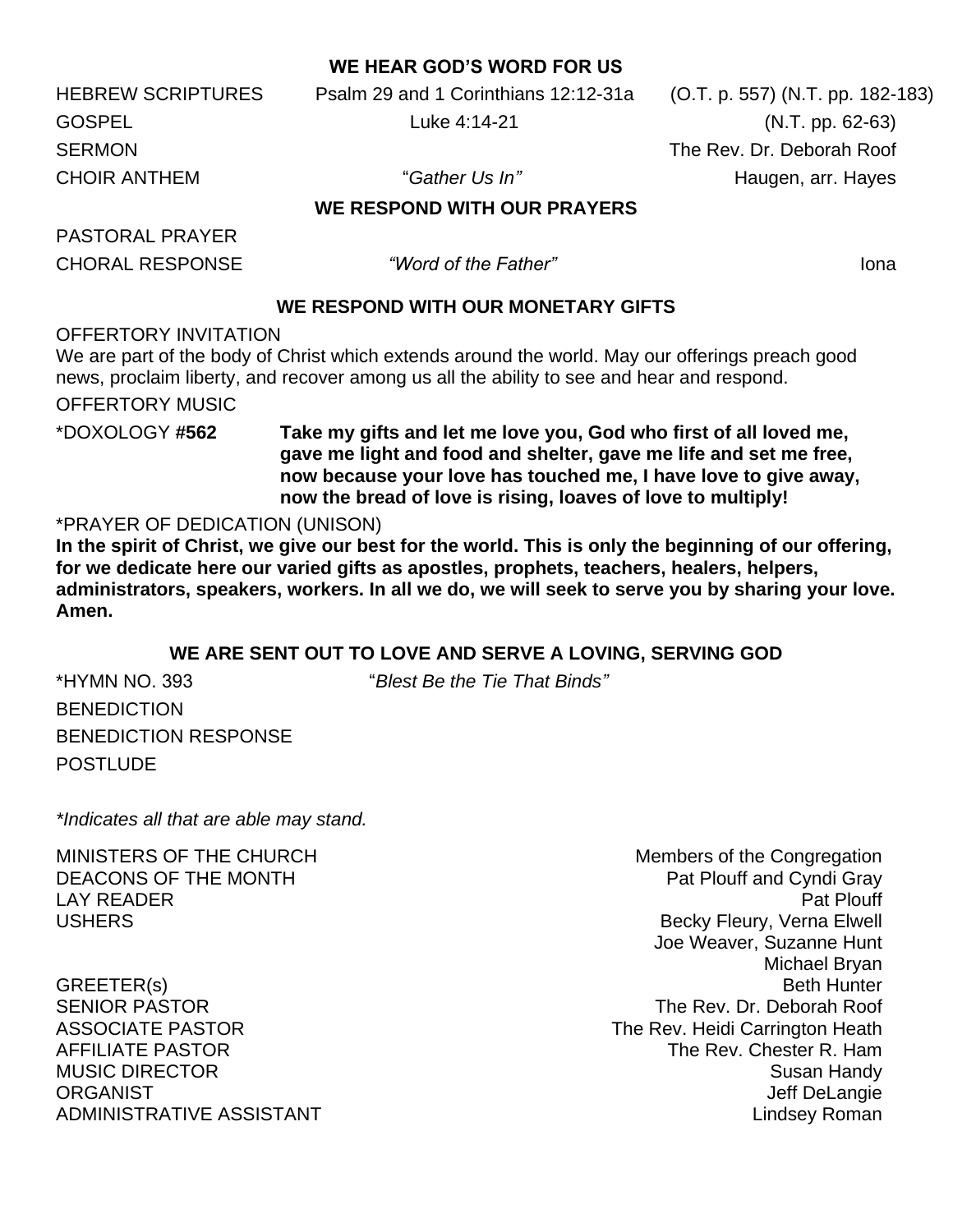# **Welcome Visitors!**

**As members of the United Church of Christ we say: "No matter who you are or where you are on life's journey, you are welcome here! We mean it!" Please introduce yourself to an usher and come meet Pastor Deborah or Pastor Heidi. Thank you for worshiping with us. We are honored to have you with us today.**

## **First Parish Activity Calendar**

### **Sunday, January 24**

| No Best Breakfast |                                    |
|-------------------|------------------------------------|
|                   | 9:00am Sr. Choir Rehearsal ~ Music |
|                   | Rm                                 |

- 10:00am Worship ~ Sanctuary
- 10:15am Sunday School ~ John
- **1:00pm Rev. Chester R. Ham Celebration of Life ~ Sanctuary** Luncheon following Celebration of Life ~ Currier

### **Monday, January 25**

6:30pm Mother Support Group ~ Cook 7:00pm Troop 405 ~ Currier/AB/Nursery

### **Tuesday, January 26**

- 9:30am Nutfield Gym ~ Currier
- 4:00pm GS Troop 20993 ~ Currier
- 6:15pm GS Troop 20321 ~ Luke
- 6:30pm Faith & Television ~ Cook
- 6:30pm AA ~ Library
- 7:00pm OA ~ A/B

### **Wednesday, January 27**

| 6:00pm | GS Troop $13152 -$ Luke        |
|--------|--------------------------------|
| 7:00pm | AA 12 Step Workshop $\sim$ A/B |
| 7:00pm | Facilities $\sim$ Cook         |

### **Thursday, January 28**

| 4:30 <sub>pm</sub> | Daisy Trp $11080 \sim$ John |
|--------------------|-----------------------------|
| 6:30pm             | BSA Venture Crew 570 ~      |
|                    | MacGregor                   |
| 6:30pm             | CS Pack 405 ~               |
|                    | A/B/Currier/John/Luke       |
| 7:00 <sub>pm</sub> | Sr. Choir ~ Music Room      |

### **Friday, January 29**

| 5:00pm | Spaghetti Supper ~ Currier     |
|--------|--------------------------------|
| 7:00pm | AA Serenity Sisters $\sim$ A/B |

### **Saturday, January 30**

7:30pm AA ~ Currier

### **Sunday, January 31**

- 7:00am Best Breakfast ~ Currier
- 9:00am Sr. Choir Rehearsal ~ Music Rm
- 10:00am Worship ~ Sanctuary
- 10:15am Sunday School ~ John
- 11:15am Children's Choir ~ Music Room
- 11:35am Handchime Rehearsal ~ **MacGregor**
- **11:45am ANNUAL MEETING ~ CURRIER**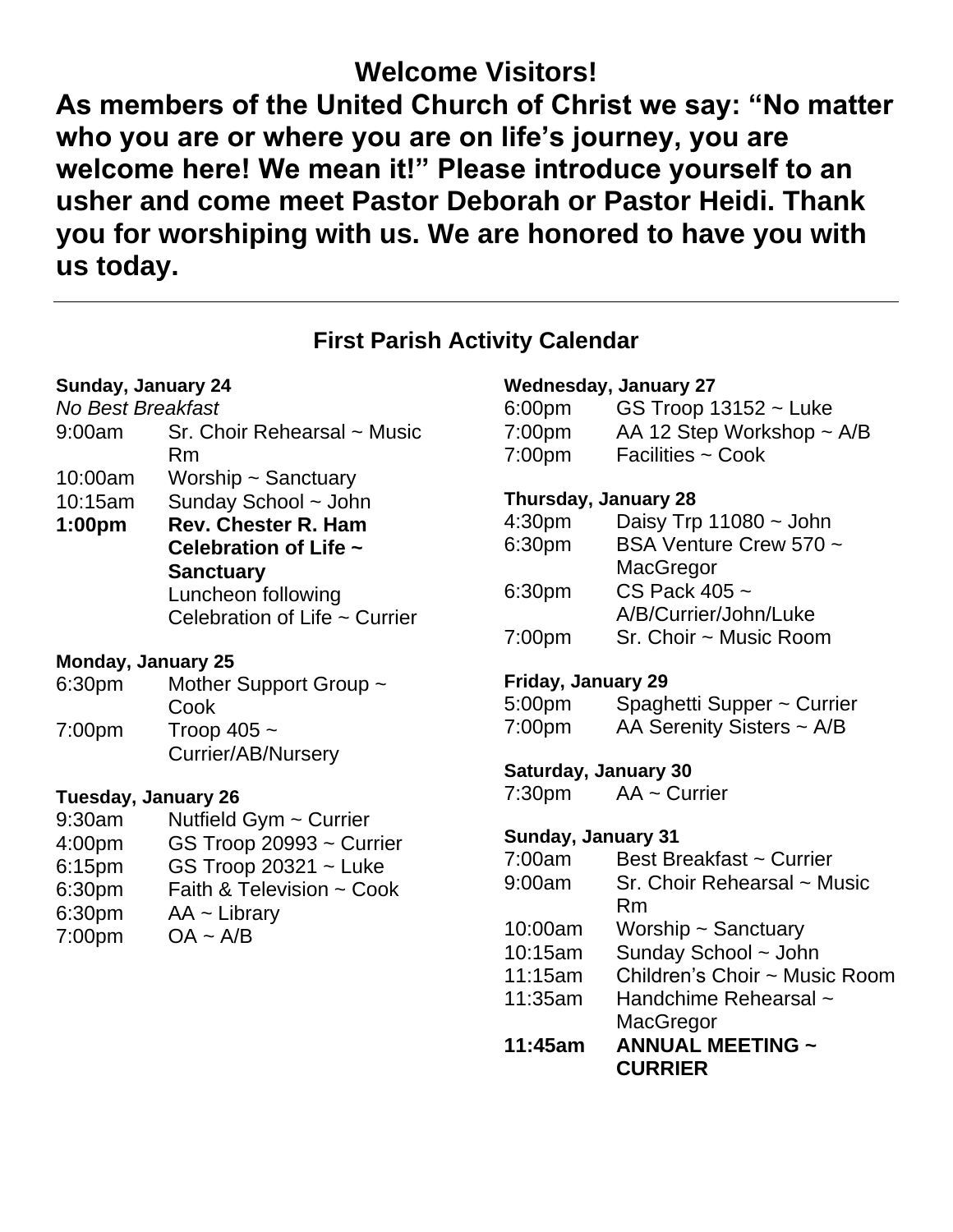### **Psalm 29**

A Psalm of David.

- Ascribe to the LORD, O heavenly beings, ascribe to the LORD glory and strength.
- $2^2$  Ascribe to the LORD the glory of his name; worship the LORD in holy splendour.
- $3$  The voice of the LORD is over the waters; the God of glory thunders, the LORD, over mighty waters.

<sup>4</sup> The voice of the LORD is powerful; the voice of the LORD is full of majesty.

 $5$  The voice of the LORD breaks the cedars; the LORD breaks the cedars of Lebanon.

 $6$  He makes Lebanon skip like a calf, and Sirion like a young wild ox.

 $\frac{7}{7}$  The voice of the LORD flashes forth flames of fire. <sup>8</sup> The voice of the LORD shakes the wilderness; the LORD shakes the wilderness of Kadesh.

 $9^9$  The voice of the LORD causes the oaks to whirl, and strips the forest bare; and in his temple all say, 'Glory!'

 $10$  The LORD sits enthroned over the flood; the LORD sits enthroned as king for ever.

 $11$  May the LORD give strength to his people! May the LORD bless his people with peace!